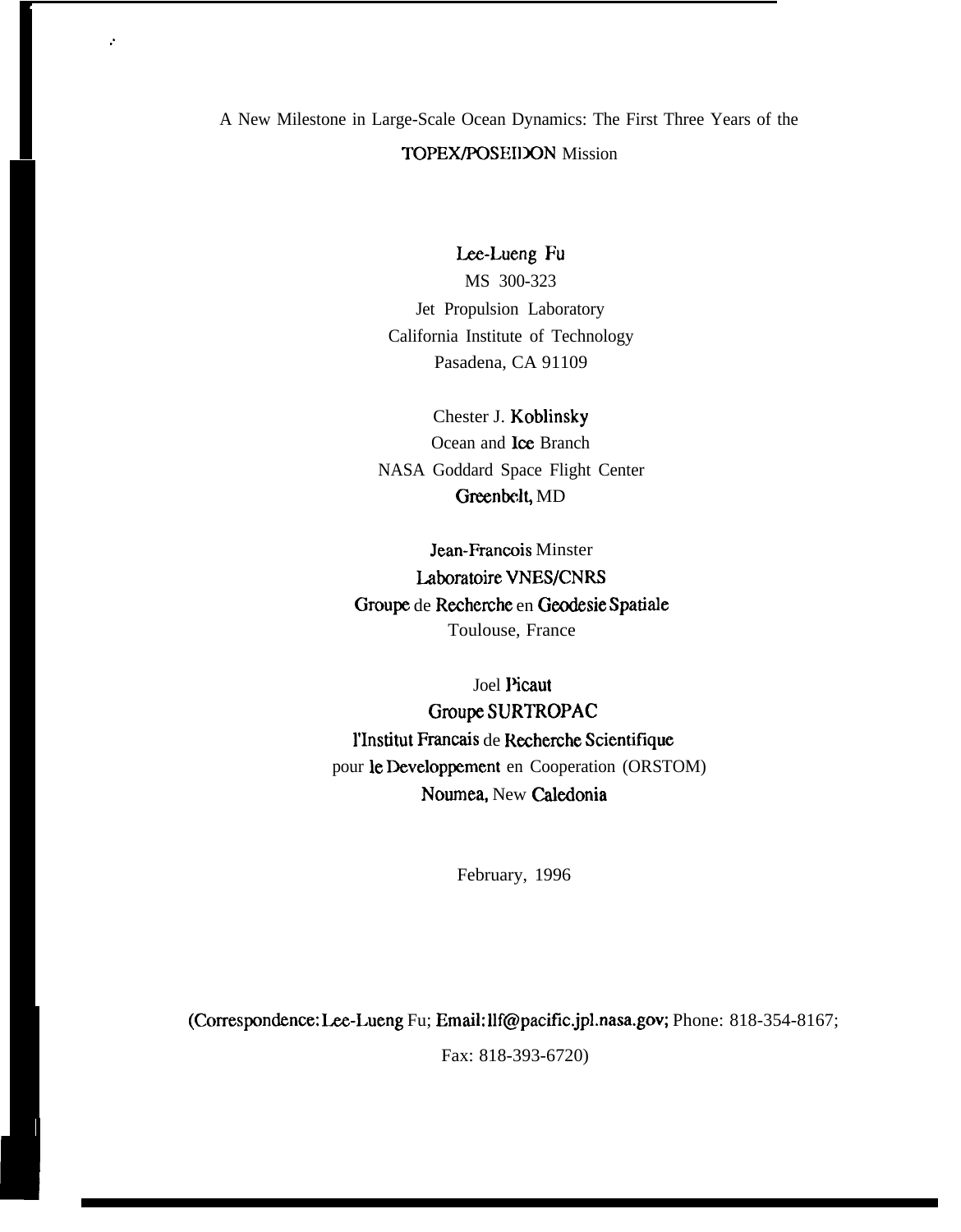The US/France **TOPEX/POSEIDON** (abbreviated as T/P hereafter) satellite, which has been in orbit since August, 1992, is the first global ocean observing system specifically designed for studying ocean dynamics. The satellite uses a state-of-the-art radar altimeter system to determine the sea surface topography - the height of sea surface relative to a reference ellipsoid- with an unprecedented accuracy, and has returned a wealth of new information on the ocean circulation and its variations. The difference between the sea surface elevation (after removing the effects of tides and atmospheric loading ) and the geoid (the equi-geopotential surface) defines the ocean dynamic topography which is the surface pressure field associated with ocean currents. The observation covers the global oceans from 66° S to 66° N every 10 days, allowing oceanographers to monitor the dynamic state of the global ocean on a routine basis. For the first time, the ocean is being sampled with sufficient spatial and temporal resolution to address its variability at frequencies and wavenumbers previously inaccessible by in-situ observations.

Additionally, the observation has also been used to study ocean tides as well as geodesy and geophysics. The radar altimeter also measures wind speed and wave height, which are part of the mission's data product in addition to sea surface topography. Most of the results from the mission to date have been published in two special issues of the Journal of Geophysical Reseamh (Vol. 99, No. C12, 1994; Vol. 100, No. C12, 1995). Summarized in this paper are highlights from what we have learned about the large-scale ocean dynamics from this unique data set. We would like to emphasize, though, that this paper is not intended to be a comprehensive review, but to provide a sampler of recent work to keep the science community updated on the progress of and opportunities from the mission.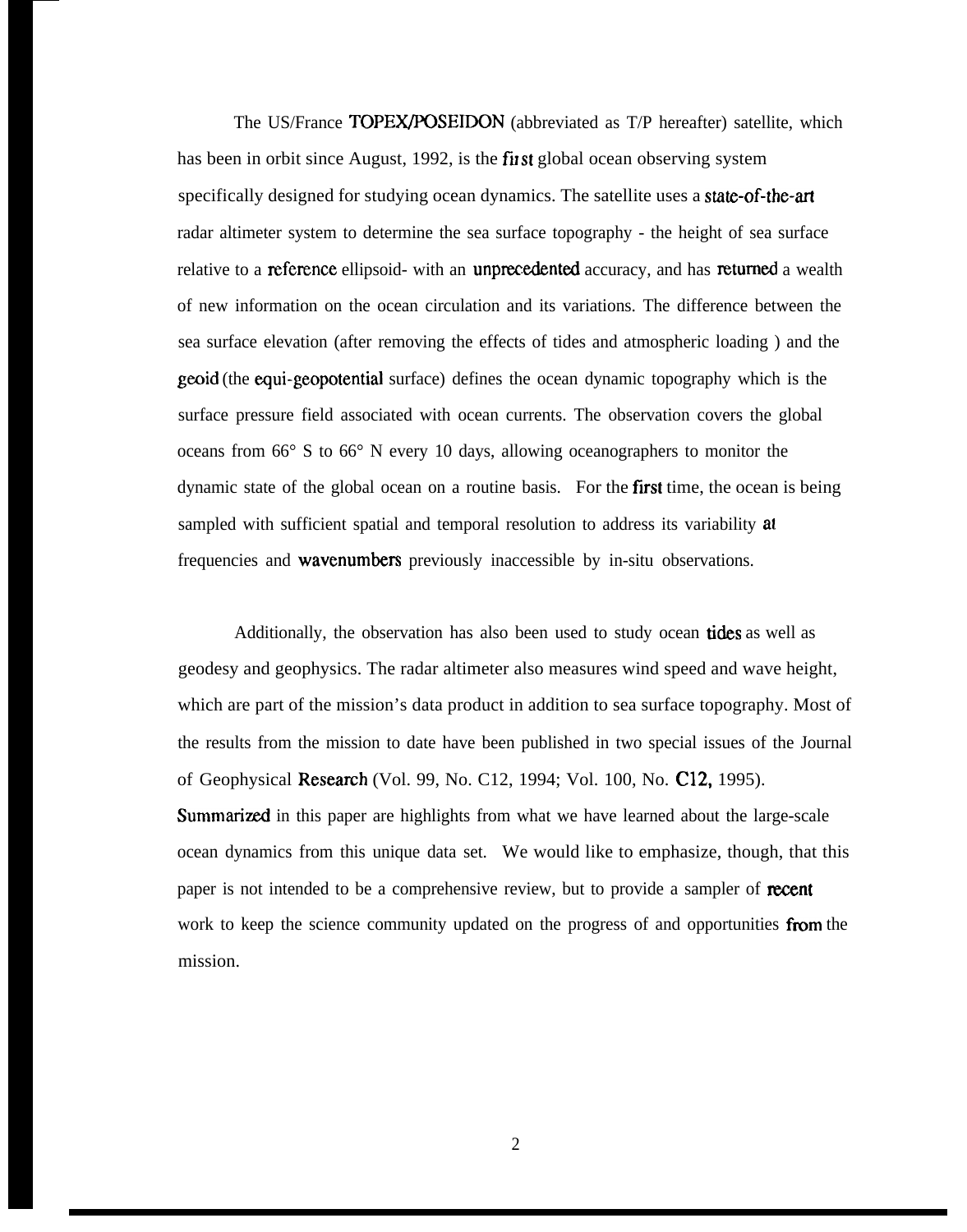## Large-Scale Variabilities

The frequency-wavenumber spectrum of global ocean variability is a crucial piece of information for understanding ocean dynamics. An estimate of such a spectrum, the first based on real data, was made by Wunsch and Stammer  $(1\ 995)$ . A major characteristic of the spectrum is a ridge of variance at the annual period for wavelengths ranging from 500 to 10,000 km. Appreciable energy levels are revealed at shorter periods as well. The spatial pattern of the annual cycle was studied by many investigators. A hemispheric asymmetry in the amplitude is observed (e.g., Cheney et rd., 1994). The mean sea level annual variation in the northern hemisphere is larger than that in the southern hemisphere by a factor of two. Such asymmetry, which is largely consistent with the seasonal changes of **oceanic** heat content that is larger in the northern hemisphere, was not **detectable** by other satellite altimeters due to large orbit errors. This new observation imposes a useful constraint on estimation of the global air-sea heat exchange.

The large-scale variability at **intraseasonal** time scales (periods shorter than 180 days) has been difficult to study using in-situ data due to inadequate spatial sampling in the presence of the ubiquitous mesoscale eddies. T/P observation revealed for the first time the geographic distribution of the intraseasonal large-sale variability and its barotropic (depth independent) nature as a forced response to wind (Chao and Fu, 1995). At lower frequencies, the large-scale variability exhibits predominantly westward phase propagation, a characteristic of Rossby waves. The phase speeds of these waves were found to be systematically higher than theoretical predictions based on standard theory (Chelton and Schlax, 1996). These higher speeds, up to three times faster than the theoretical prediction at high latitudes, indicate that the response of high latitude ocean to tropical events such as El Niño is much faster than previously believed. In the Antarctic Circumpolar Current,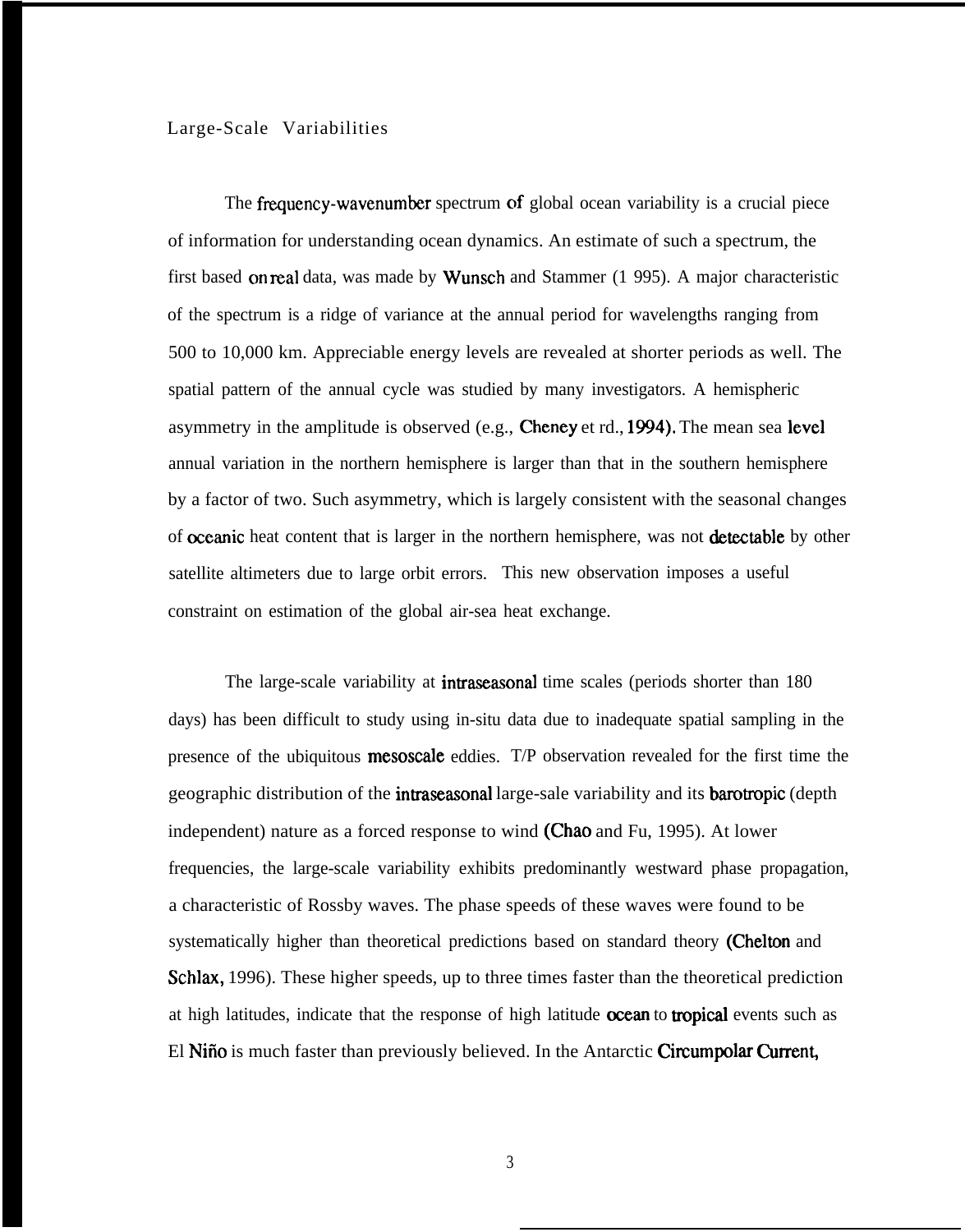evidence of eastward propagation due to the effect of mean flow on Rossby waves was reported for the first time (Hughes, 1995).

There are many new findings of the energetic of ocean currents. Qiu (1995) examined the relationship between the eddy kinetic energy and the absolute current field in the Kuroshio Extension region and reported a linear increase of the eddy energy south of the Kuroshio Extension as a result of conversion of mean flow kinetic energy via instability. White and Heywood (1995) demonstrated that the eddy kinetic energy in the North Atlantic Current region is related to the migration of the current in relation to the interannual variations of the wind stress curl field. The unprecedented accuracy of T/P data has led D. Stammer of MIT to the discovery of a universal **wavenumber** spectrum for the mesoscale variability, specified by latitude, energy level, and vertical stratification of water.

The T/P observation has provided the **first** test bed for **high-resolution** computer simulations (e.g., Semtner, 1995). The overall geographic patterns of sea level variability, the seasonal cycle, as well as ml-time large-scale sea level variations are in reasonable agreement; their discrepancies are indicative of possible missing physical processes in the model. The sea level variance produced by the model is generally less than the observation by a factor of two or more. The discrepancy is most pronounced in the eddy-rich regions. The causes and consequences of the discrepancy remain obscure. Comparison of alongtrack wave-number spectra indicates that the model might need even higher spatial resolution to fully resolve the **mesoscale** eddies. Assimilation of the T/P data into models has shown improvements in the simulation of the mean flow, the eddy kinetic energy distribution, as well as subsurface current field (e.g., **Blayo** et al., 1994).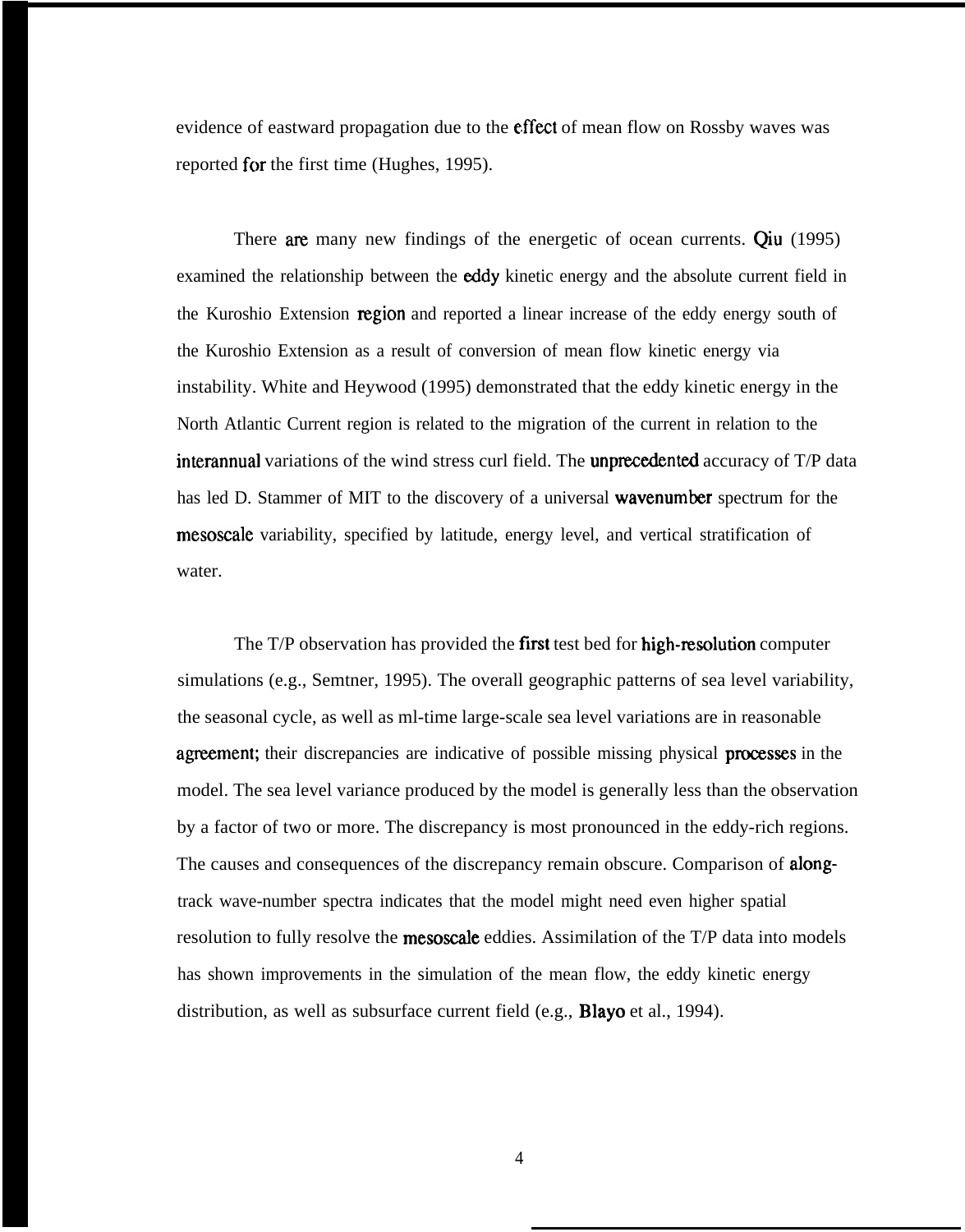### Tropical Dynamics

With its launch in August 1992, T/P has covered more than half of the prolonged anomalous warming of 1991-95, which mostly involved the Tropical Pacific Ocean and to some extent, the Indian **Ocean**. As for the Tropical Atlantic Ocean, anomalous high sea level associated with a warm event was observed in 1995, A combination of T/P and insitu observations has allowed comprehensive studies of these events.

With the vanishing of the **Coriolis force** toward the equator, very accurate sea level is needed in the equatorial regions in order to derive correct surface geostrophic currents. Given the numerous corrections involved in measuring sea level from space, in situ validation is a fundamental step prior to any use of altimetry data. The anticipated 2-3 cm accuracy of T/P altimeter data for the detection of large-scale sea level has been verified with the use of the Tropical Ocean Global Atmosphere (TOGA) sea level and TOGA-TAO Pacific networks (e.g., Cheney et al., 1994), as well as two TOGA-TAO moorings specially outfitted with additional temperature, salinity, and pressure sensors to measure within 1 cm the dynamic height from the surface to the bottom directly beneath two T/P crossovers (Picaut et al., 1995). Comprehensive tests of estimating geostrophic currents from T/P data have also been conducted. Many successful comparisons were made to direct current observatsions from the TOGA-TAO moorings and drifting buoys.

Analysis of the space-time structure of the T/P sea level estimates together with the TOGA-TAO observations indicates that sea level variability in the Pacific equatorial band was primarily due to equatorial Kelvin and Rossby wave activities associated with the prolonged sequence of El Niño events in the past three years (e.g., Busalacchi et al., 1994). These waves and their reflection at the oceanic boundaries are believed to be important mechanisms for the formation and decay of El Niño. Observations of such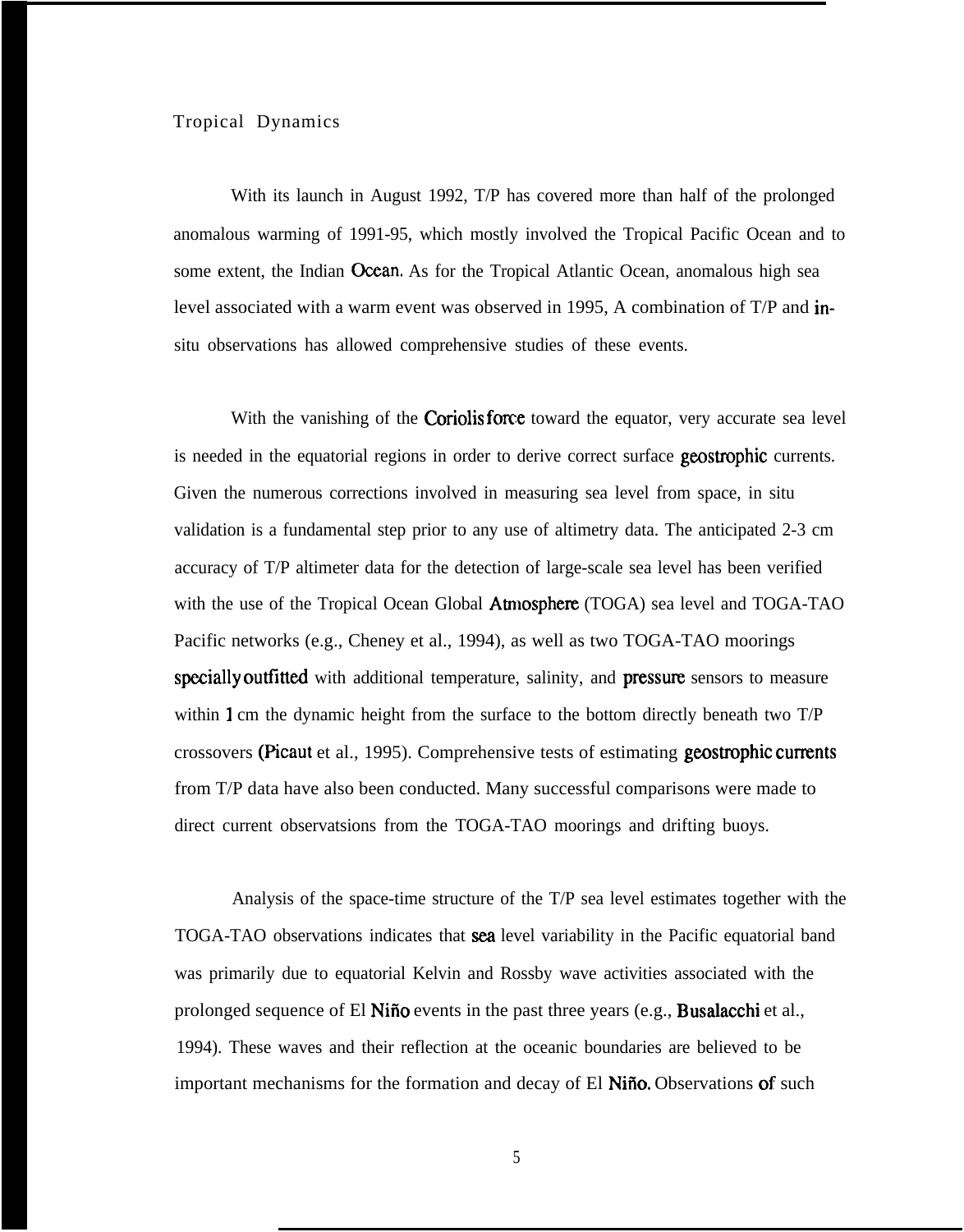mechanisms are difficult using in-situ methods. Boulanger and Menkes (1995) did not find any evidence of Rossby wave **reflection** at the western boundary to terminate the 1992-93 warm event as theory would suggest, However, a recent study of J-P. Boulanger and L-L. Fu has shown evidence for the reflection of first-mode downwelling Rossby waves into downwelling Kelvin waves from January to July 1994. This wave reflection mechanism may have played a role in the onset of the 1994-95 boreal winter warm event.

The throughflow from the Pacific to the Indian Ocean has been suggested to be an important factor in determine the El Niño Southern Oscillation cycle. R. Lukas of University of Hawaii and collaborators have developed indices of the throughflow using T/P sea surface height differences between the western equatorial Pacific and the eastern Indian Ocean. The comparison with the **Davao-Darwin** sea level index indicates that  $T/P$ data are better in determining the seasonal cycle of the throughflow as well as its weakening during El Niño.

Using T/P data, S. Arnault of ORSTOM-Paris and Y. Menard of Centre National d'Etudes Spatiales (CNES) have detected a strong warm event in the Tropical Atlantic beginning in early 1995. The sea surface height anomalies in the Gulf of Guinea began to rise as early as January 1995, reaching **more** than 5 cm compared to the 1993-94 mean sea surface height anomalies. This description from altimetry data is in **excellent agreement** with sea surface temperature and wind data analysis.

## **Ocean General Circulation**

A basic motivation for satellite altimetry is to provide ocean dynamic topography and, therefore, a reference surface **geostrophic** velocity for determining the general circulation at all depths. Initial estimates of this surface using T/P data at a horizontal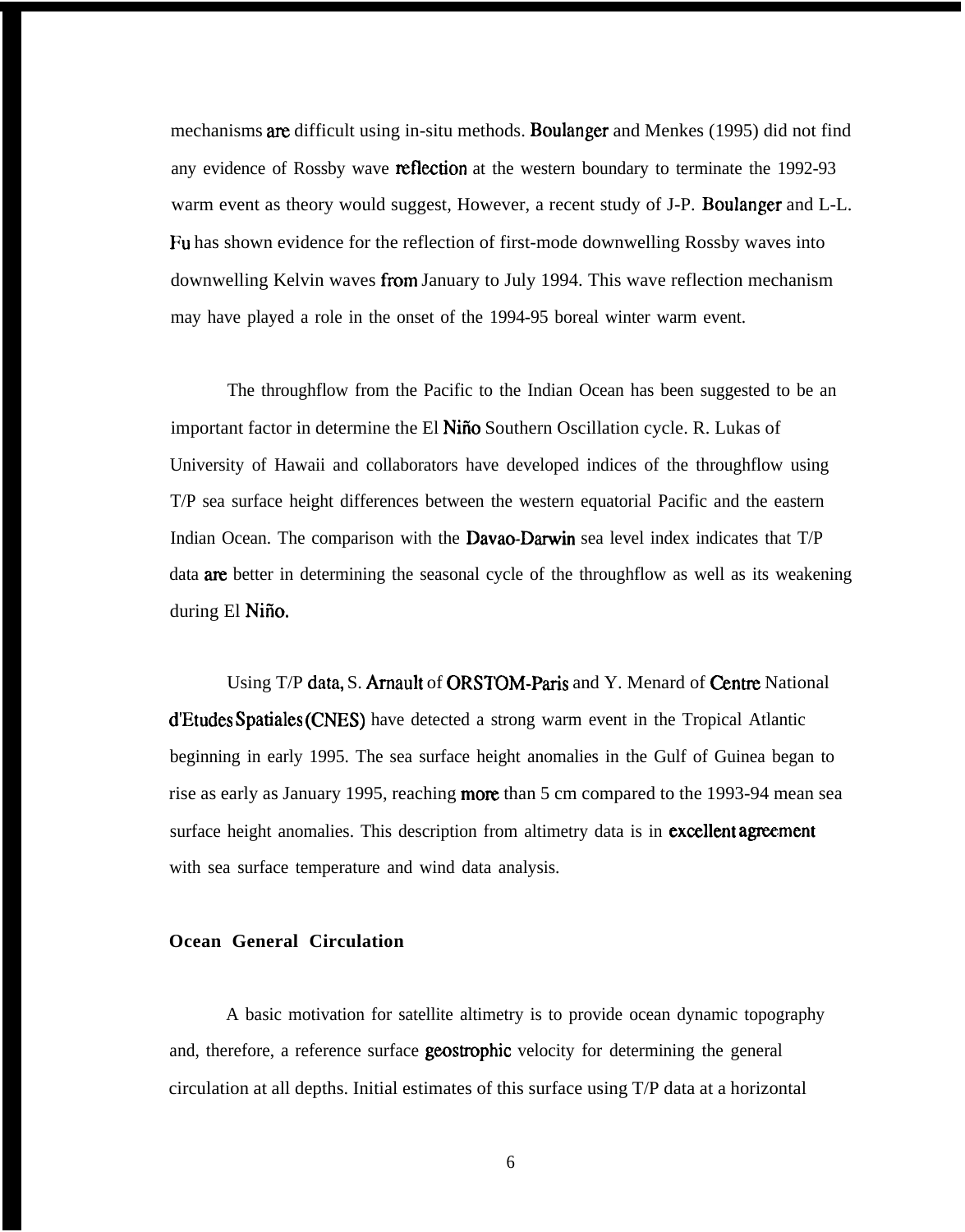resolution of about 1000 km (Nerem et al., 1994) are estimated to have a total error greater than 10 cm rms within 30" of the equator, but smaller **errors (<10 cm rms) poleward** of 30 $^{\circ}$ latitude. Inaccuracies in the geoid are the dominant source of error in these computations. Even with these apparently large errors, T/P has provided new information about the ocean general circulation as discussed below.

Since the launch of T/P there has been a major effort to improve the **geoid** model for the Earth. A variety of new models have been completed **over** the past few years by the University of Texas at Austin, NASA Goddatd Space Flight Center (GSFC), and CNES. The global cumulative standard errors of the state-of-the-m models **are** now about 5 cm rms for a resolution of 1400 km. At higher resolution the **geoid** errors become larger than the magnitude of the dynamic topography, rendering the **atimetric** estimates unreliable. At the resolution of 1400 km, errors in upper ocean **geostrophic** currents outside of  $\pm 10^{\circ}$ latitude are estimated to be  $2 \text{ cm/sec}$  rms.

Preliminary comparisons between the  $T/P$  dynamic topography and surface dynamic height relative to a deep reference level  $(>2000 \text{ m})$  from the recently completed Pacific survey of the World Ocean Circulation Experiment Hydrographic Program have verified the formal error assessments discussed above. The discrepancy points out isolated regional problems in the **geoid** that need to be corrected for T/P to resolve the subtropical gyres at these scales. However, the T/P data have already resolved the subtropical and subpolar gyres in the south Indian Ocean much better than historical hydrographic data (Park and Gamberoni, 1995).

Over the past three decades numerical general circulation models of the ocean have improved dramatically with the increase in computational power (Semtner, 1995). These models can now provide realistic simulations of most of the basic features of the general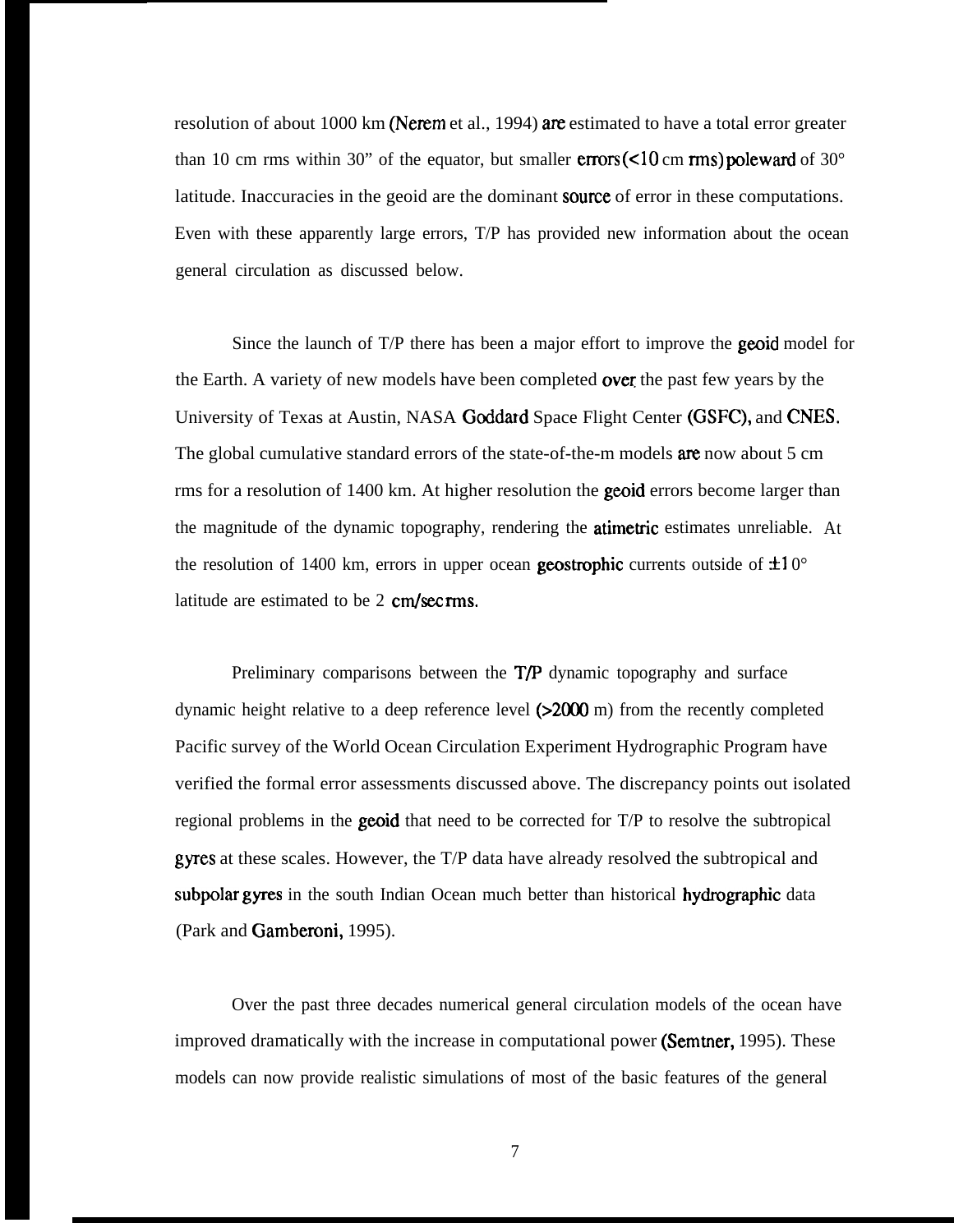circulation. The T/P data, because of their global coverage and accuracy, have revealed strengths and weaknesses of the models. The nns difference in surface dynamic height between a two year mean from the Los Alamos Parallel Ocean Program model and a two year mean from T/P at scales larger than 1000 km is 14 cm. Given the 10 cm error estimate for the **geoid**, this implies that the model error is about 10 cm as well at these scales. However the geoid errors are smaller at larger scales and become less than the errors of model simulations as well as estimates from hydrography at scales larger than about  $2500 \text{ km}$  (R. Rapp, personal communication). The T/P results have thus **provided** new information on the ocean circulation at the scales of the ocean basins,

A collaboration between the U.S. Defense Mapping Agency and GSFC is underway to improve the Earth's gravity model through a reprocessing of the unclassified data base, in addition to some recently released classified gravity data. This effort may improve the geoid accuracy in ocean regions at scales greater than  $14(M)$  km and refine the surface topography of the ocean gyms from T/P data. However, at this resolution, the more dramatic features of the geoid over trenches, sea mounts, and ridges, as well as the strong ocean currents near western boundaries and the **circumpolar current, are** not resolved Only an independent satellite mission to **measure** the gravitational field will provide the necessary increase in **geoid** accuracy and **resolution** to significantly enhance the use of  $T/I$ ? data for general circulation research.

#### Mean **Sea Level Variation**

The remarkable accuracy and precision of T/P data indicates that the evolution of the mean sea level and its geographical distribution may be observed by this system, but this goal remains extremely challenging in terms of accuracy, especially due to the systematic errors in the various components of the measurement system. Existing estimates based on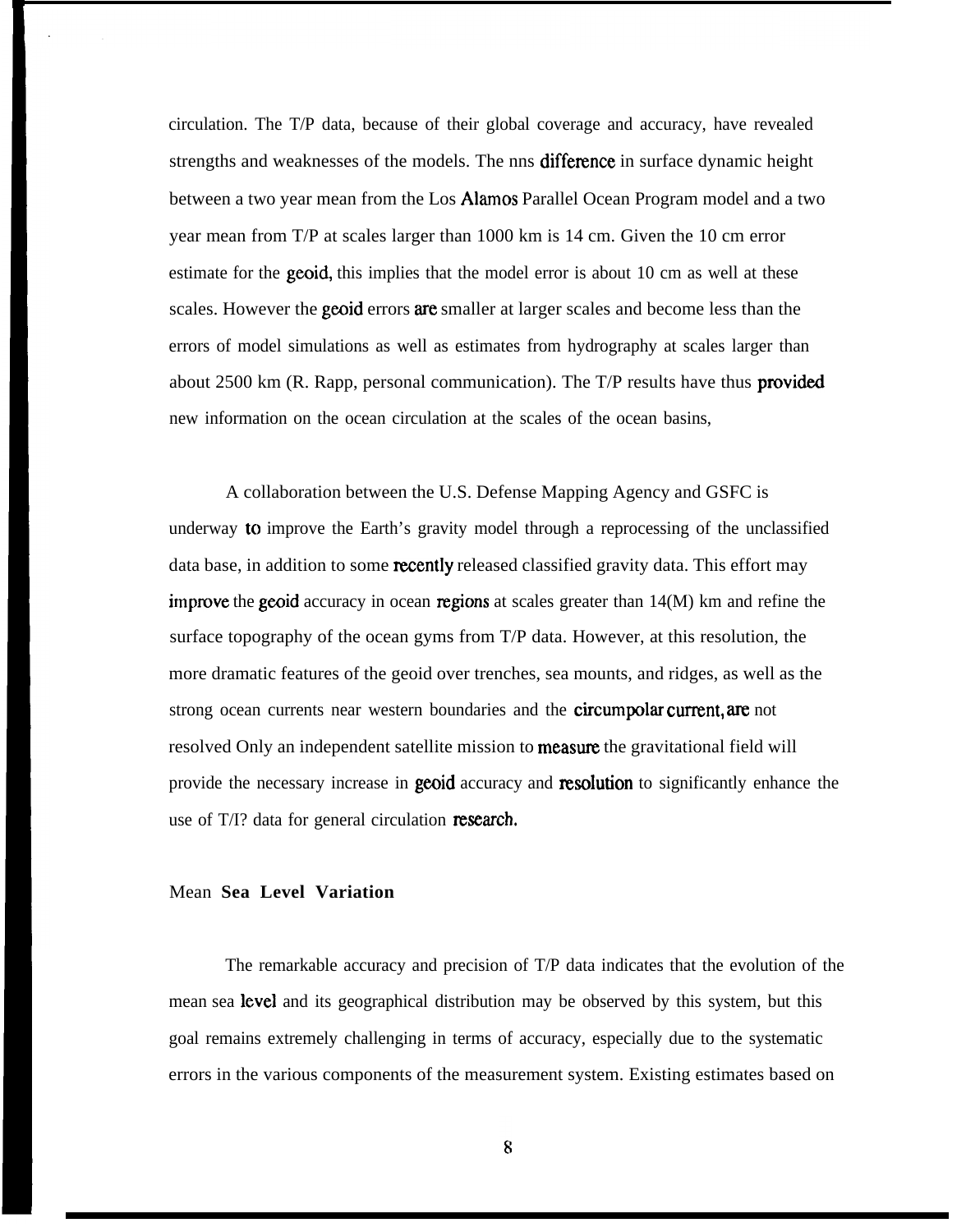3 years of T/P data indicate a global mean sea level rise at a rate of 4-6 mm/year (e.g., Nerem, 1995). A correction for altimeter instrument drift, about 2.8 mm/year for the TOPEX altimeter, has been applied to these estimates. A number of independent calibration experiments indicate an additional drift at a rate of about 2 mm/year existing in the sea level measurement, resulting in a revised sea level rise of 2-4 mm/year. However, the cause for this additional drift is not understood yet.

The lower bound of the estimated value, 2 mm/year, is fairly close to the rate of sea level rise estimated from tide gauge data since the beginning of the century, but these data also suggest large variations of sea level rise with time. However, the **apparent** sea level rise is not spread homogeneously over the ocean. The map in Figure 1 (based on data provided by S. Nemm, see Nerem (1995)) shows the rate of a linear sea level change estimated from a least-square fit of a linear term plus the annual and semi-annual harmonics to the first 3 years' worth of T/P data (cycles 1-108). Due to the relatively short duration of the **record**, the linear trends are dominated by the **interannual** variability of the ocean. For instance, the large sea level rise in the western Pacific was related to the strengthening of the westward trade winds in 1994 preceding the 1994-95 El Niño event. The similar sea level rise in the western Indian Ocean was also related to an **increase** in the trade winds in the Indian ocean during the same period of time. The sea level rise north of Hawaii is believed to be related to the passing of a low-frequency Rossby wave. These sea level changes of interannual time scales make it impossible using the current data set to detect long-term sea level rise caused by possible global warming, and underscores the need for acquiring a multi-decadal, multi-mission time series of altimeter data of T/P quality.

The patterns of sea level change shown in Figure 1 are similar to those of the third empirical orthogonal mode of the sea level signals (Hendricks et al., 1996). This mode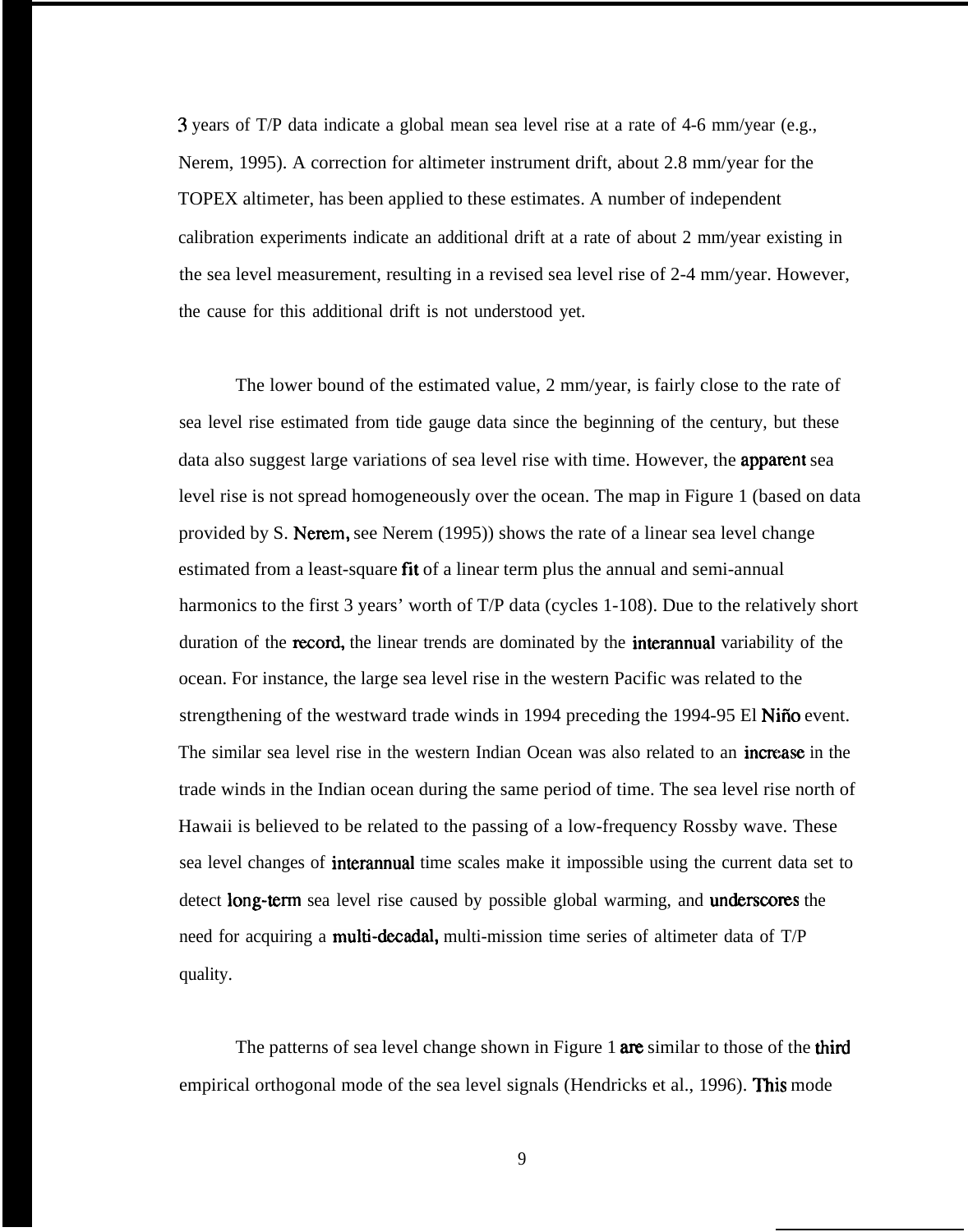would be the first EOF mode when the annual and semi-annual harmonics are subtracted. This mode of sea level change is coherent in space and time with the sea surface temperature (SST) signal, which was rising at a globally averaged rate of  $0.07$  °C/year during 1993-1994 (Nerem, 1995). This would suggest that the sea level signal is related to heat storage. Taking the higher rate of sea level rise at 4-6 mm/year, the sea level to SST drift ratio is  $6-9$  cm/ $\degree$ C. Given typical values of the seawater thermal expansion coefficient and assuming that the SST drift signal is correlated with the temperature evolution below the surface, this ratio typically requires a temperature change over a layer 300450 m thick. This seems large as the time scale of these observed variations is short compared to the time scale needed for heat invasion in such a layer. Of course, SST is not necessarily a good indicator of subsurface signals, especially in the tropics. However, taking the lower bound of the estimated sea level rise at 2 mm/year, one would only need to heat a layer of 150 m, which is more realistic. The correlation between sea level and SST signals is very encouraging and indicates that one is observing actual oceanographic interannual variations.

 $T/P$  data suggest that the seasonal variation of the mean sea level is very small. Yet, mean SST does show a seasonal signal of 0.5°C in amplitude, which should induce a seasonal steric height signal of the order of 5 mm amplitude (assuming an average mixed layer depth of 50 m). However, seasonal water mass transfer to the **atmosphere**  $(3 \text{ mm})$ equivalent sea level amplitude) and to the continents could cancel this steric height effect. In fact, T/P data might provide useful information on the latter which is poorly known.

## **Concluding Remarks**

T/P has established satellite altimetry as a global observing system for studying ocean dynamics. For the fiit time oceanographers are provided with continuous, wellsampled high-quality data of the sea level, a dynamic boundary condition for the ocean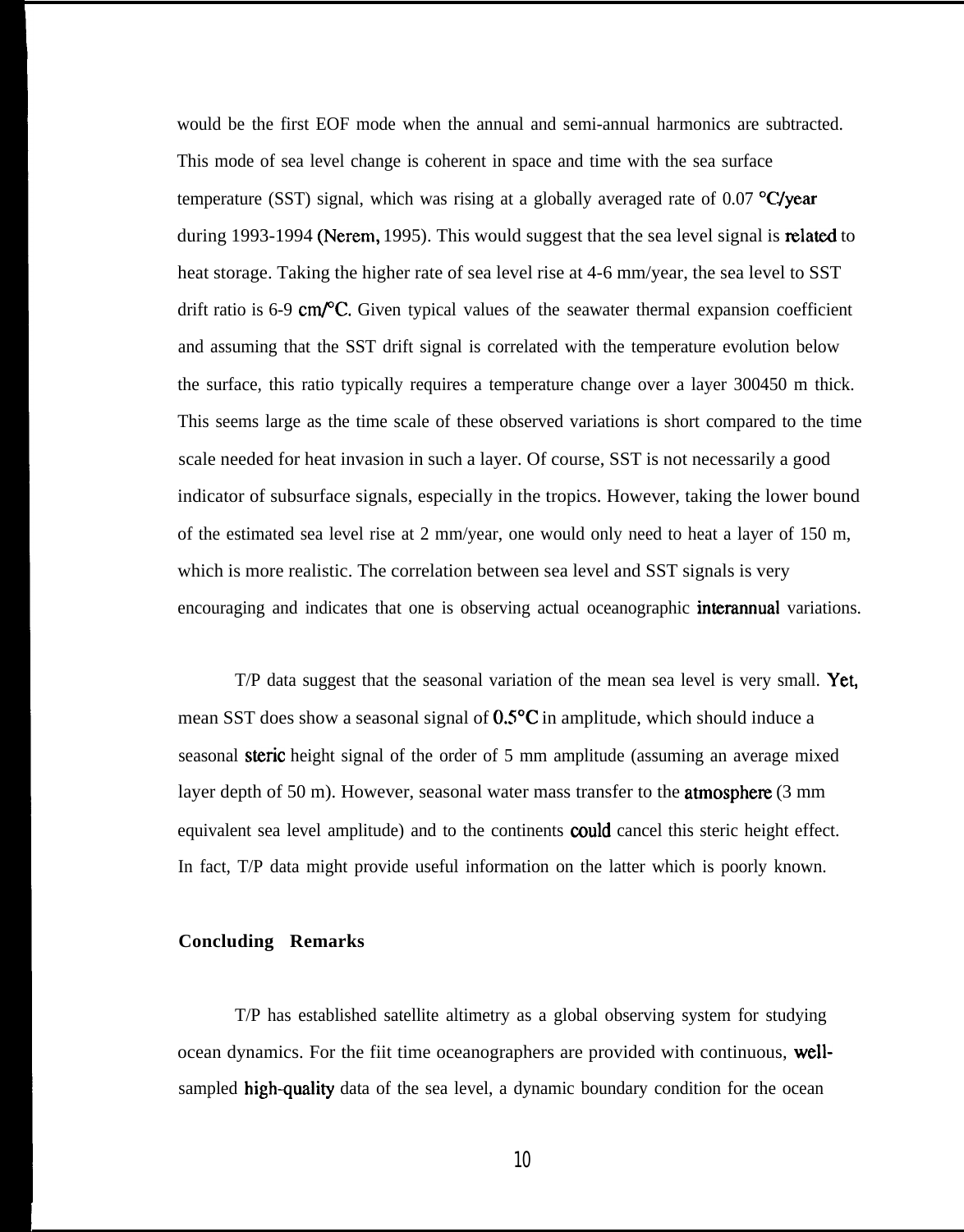circulation. A host of new features of global ocean dynamics has been revealed by the observations, including the patterns of global seasonal cycle, frequency and wavenumber spectra, dynamics of Rossby waves and equatorial waves, gym-scale variabilities, ocean tides, as well as global mean sea level variations. These observations have provided a valuable test bed for ocean circulation theories and the ever maturing computer models of ocean general circulation. NASA has planned to operate the T/P satellite through at least 1998, providing up to 6 years' worth of data, Among many potentially fruitful applications of this growing data set, one would expect to see the development of an enterprise in which the data are used in conjunction with computer models for routine global ocean analysis and predictions. To make a real impact on understanding the global ocean change **and** its role in climate, global observing systems of the quality of T/P need to be maintained in the future. **The** dynamic boundary condition for ocean circulation provided by altimetry is crucial for a global climate observing system.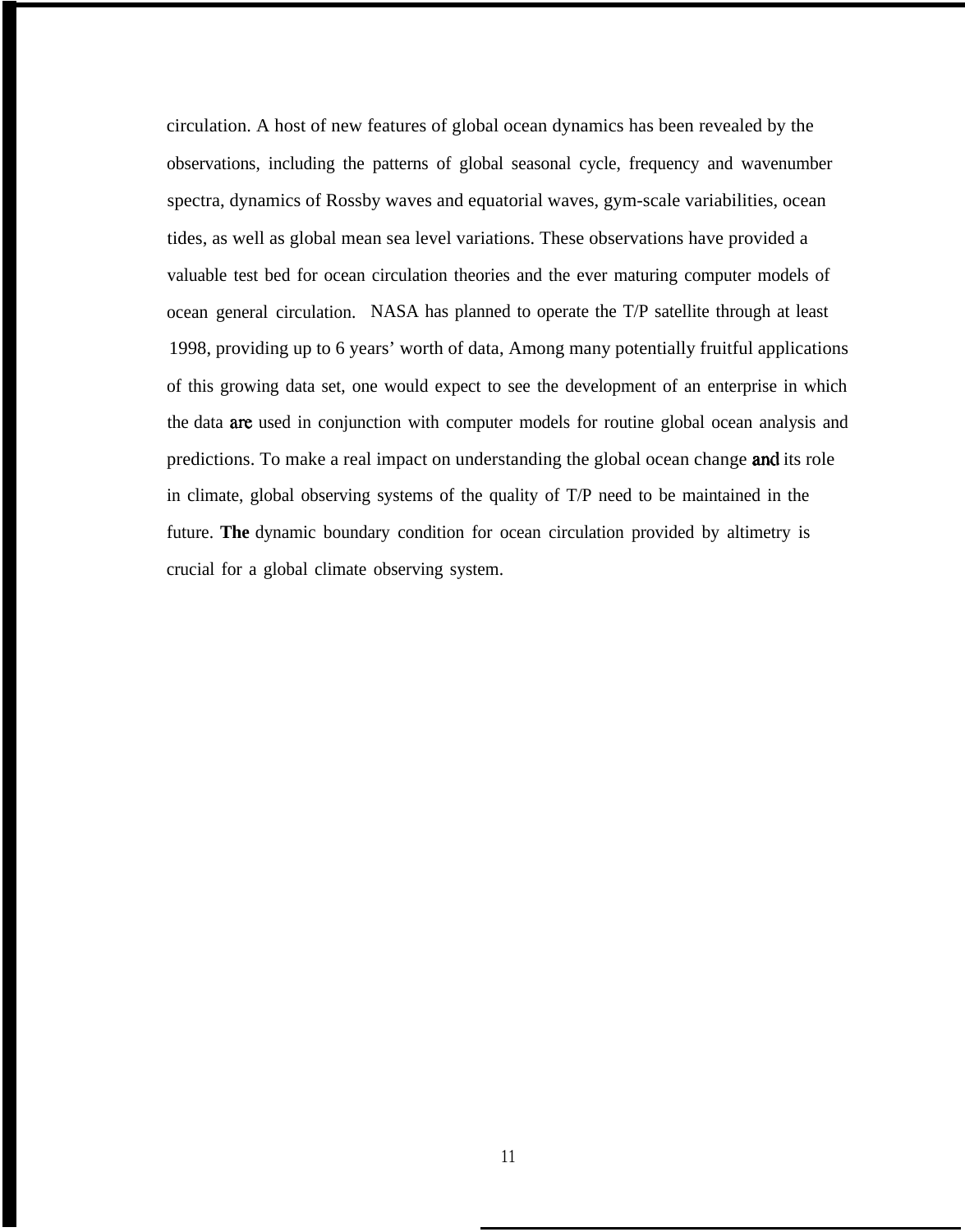## **Acknowledgments**

Most of the paper was based on the results presented in the **TOPEX/POSEIDON** Science Working Team Meeting as well as the Symposium on Operational Oceanography and Satellite Observation, October 16-20, 1995, in Biarritz, France. The effort of Yves Menard in organizing the meetings and the contributions from the Science Working Team are gratefully acknowledged The authors would like to thank Steve Nerem for providing the data used in Figure 1. The paper has benefited from the comments of Richard Rapp, Detlef Stammer, Steve Nerem, Bruce Douglas, Tony Busalacchi, Eli Katz, Claim Perigaud, Ted Strub, and Jean-Philippe Boulanger. The research described in the paper was carried out in part (LLF) by the Jet Propulsion Laboratory, California Institute of Technology, under a contract with the National Aeronautics and Space Administration. Support from the TOPEX/POSEIDON Project, France's Centre National d'Etudes Spatiales, as well as the U.S. National Oceanic and Atmospheric Administration is also acknowledged.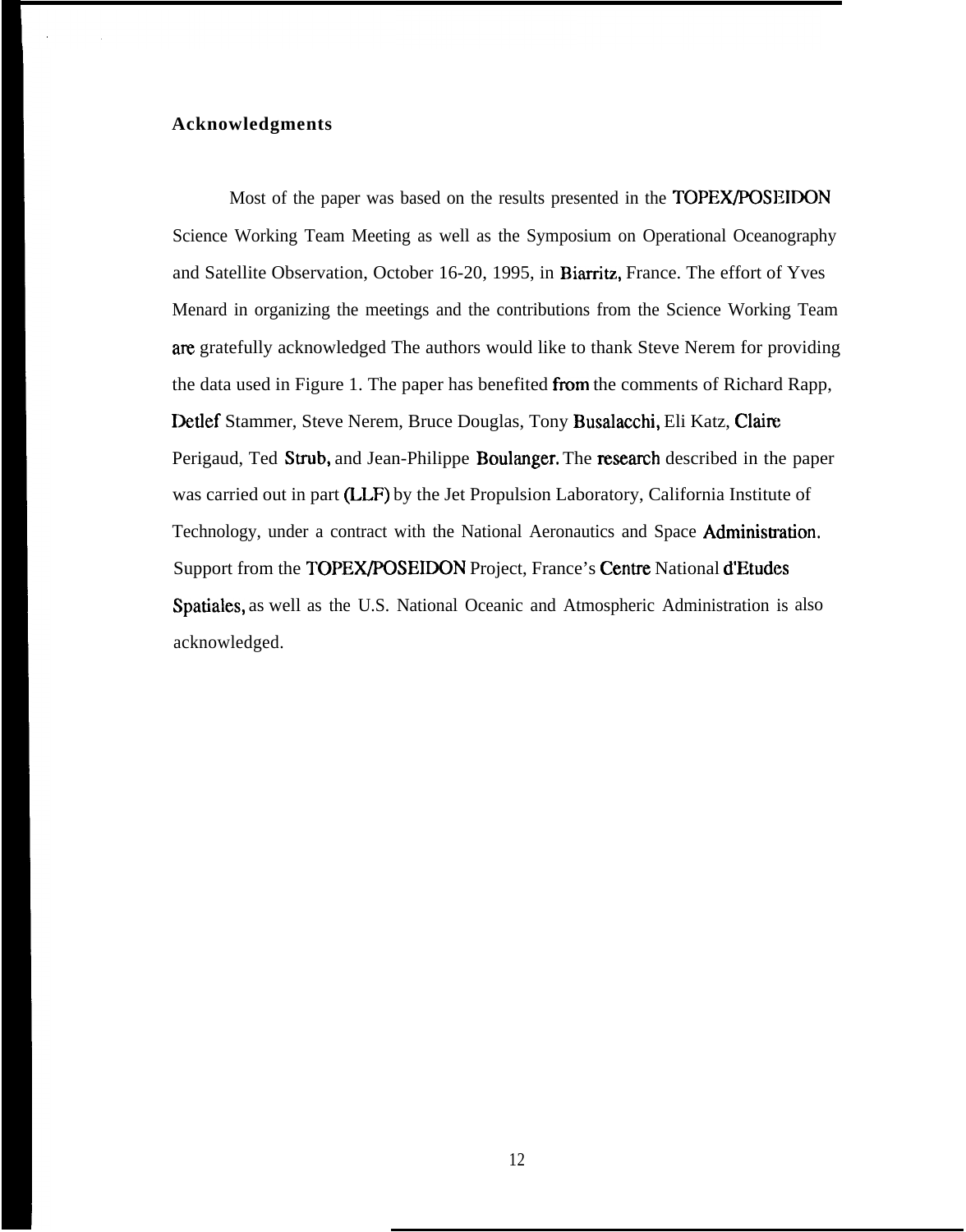## **Figure Caption**

Figure 1. The linear trends of sea level change estimated from the observation made by the TOPEX/POSEIDON satellite during a 3-year period from September, 1992 to August, 1995,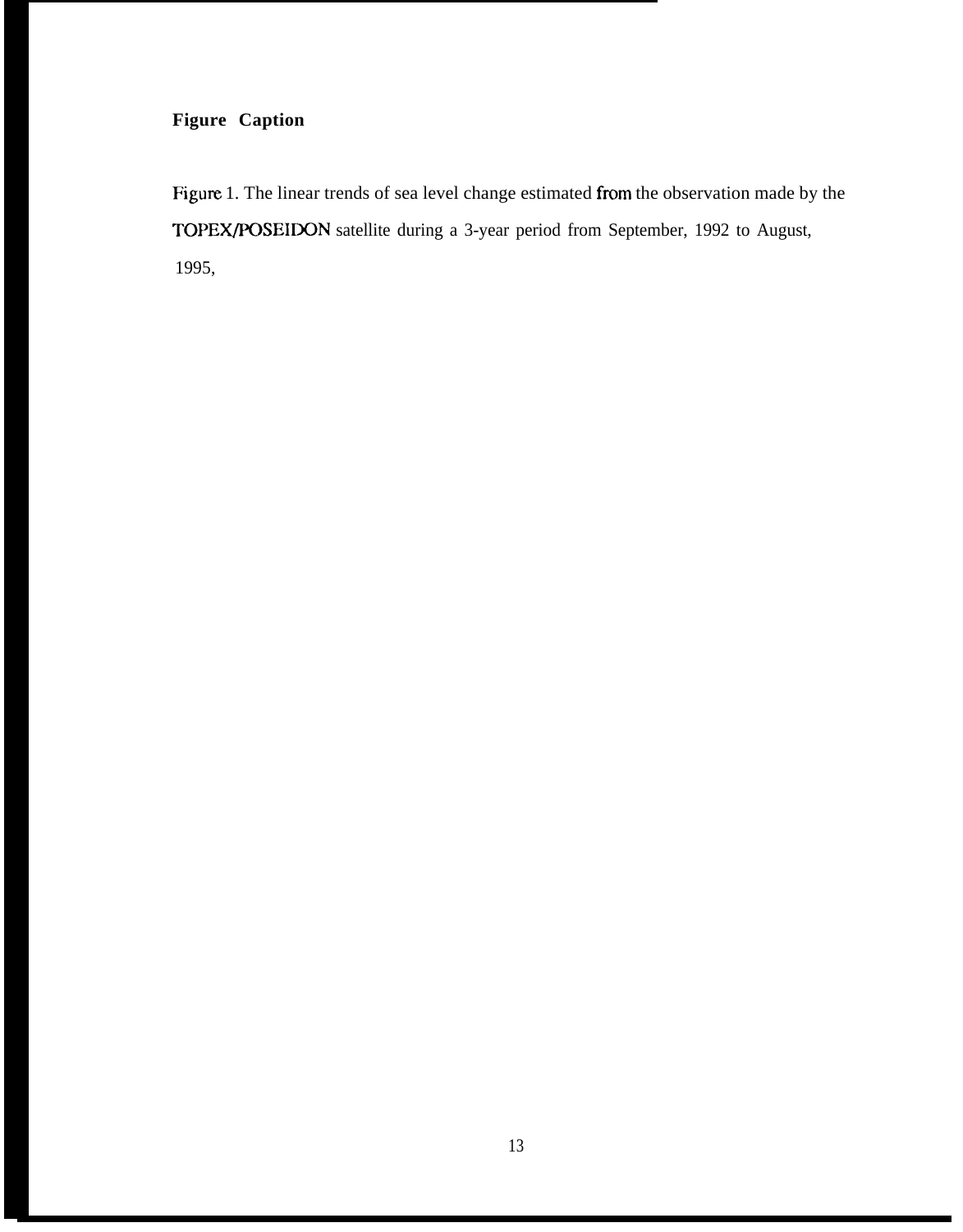## **References**

- Blayo, E., J. Verron, and J.M. Molines, Assimilation of TOPEX/POSEIDON altimeter data into a circulation model of the North Atlantic, *J. Geophys. Res.,* 99, 24691-24705, 1994.
- Busalacchi, A. J., M.J. McPhaden, and J. Picaut, Variability in the equatorial Pacific sea surface topography during the Verification Phase of the TOPEX/POSEIDON mission, *J. Geophys. Res.,* 99, 24725-24738, 1994.
- Boulanger, J.-P., and C. Menkes, Propagation and reflection of long equatorial waves in the Pacific ocean during the 1992-1993 El Niño, *J. Geophys. Res.*, 100, 25041-24059, **1995.**
- Chao, Y., and L.-L. Fu, A comparison between the TOPEWPOSEIDON data and a global ocean general circulation model during 1992-93, *J. Geophys. Res., 100,* 24965-24976, 1995.
- Chelton, D. B., and M.G. Schlax, Global observations of Oceanic Rossby waves, Science., in press, 1996.
- Cheney, R., L. Miller, R. Agreen, N. Doyle, and J. Lillibridge, TOPEX/POSEIDON: the 2-cm solution, *J. Geophys. Res.,* 99, 24,555-24,563, 1994.
- Hendricks, J.R., R.R. Leben, G.H. Born, and C.J. Koblinsky, EOF analysis of global TOPEX/POSEIDON data and implementations for detection of global sea level rise, *J. Geophys. Res., 101,* in press, 1996.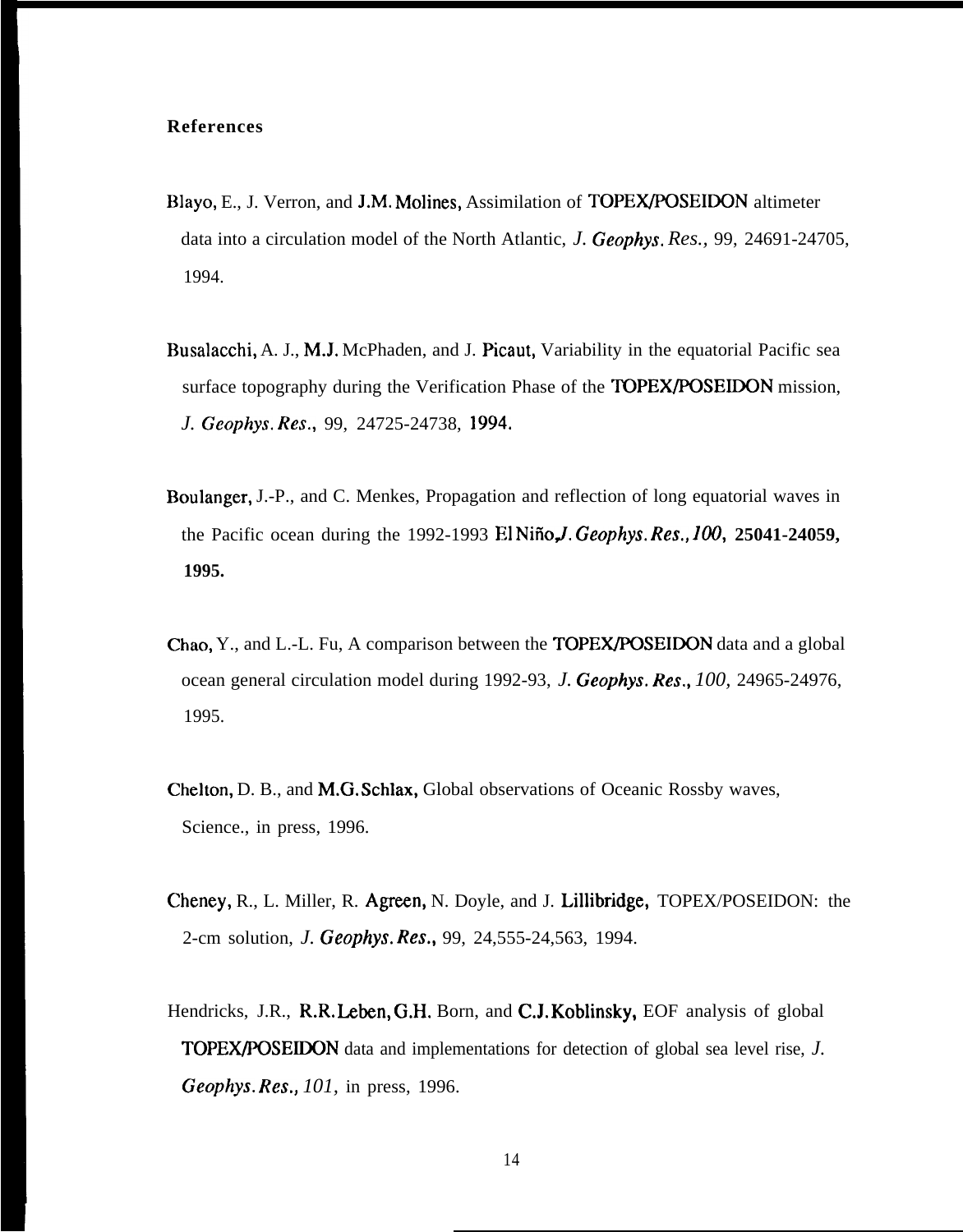- Hughes, C. W., Rossby waves in the Southern Ocean: a comparison of TOPEX/POSEIDON altimetry with model predictions, *J. Geophys. Res., 100,* 15933- 15950, 1995.
- Nerem, R. S., Measuring global mean sea level variations using TOPEX/Poseidon altimeter data, *J. Geophys. Res., 100,25135-25151,* 1995.
- Nerem, R. S., E.J. Schrama, C.J. Koblinsky, and B.D. Beckley, A preliminary evaluation of ocean topography from the TOPEWPOSEIDON mission, *J. Geophys. Res.,* 99, 24,565-24,583, 1994.
- Park, Y-H., and L, Gamberoni, Large-scale circulation and its variability in the south Indian Ocean from TOPEX/POSEIDON altimetry, *J. Geophys. Res., 100,* 24911- 24929, 1995.
- Picaut, J., A.J. Busalacchi, M,J. McPhaden, L. Gourdeau, F.1, Gonzalez, and E,C. Hackert, Open-ocean validation of Topex/Poseidon sea level in the western equatorial Pacific, 1. *Geophys. Res., 100,* 25109-25127, 1995.
- Qiu, B., Variability and energetic of the Kwoshio Extension and its recirculation gym from the first two-year TOPEX data, *J. Phys. Oceanogr.,* 25, 1827-1842.

Semtner, A. J., Modeling ocean circulation, *Science, 269, 1379-1385, 1995.*

White, M. A., and K.J. Heywood, Seasonal and interannual changes in the North Atlantic subpolar gyre from Geosat and TOPEWPOSEIDON altimetry, *J. Geophys. Res., 100,* 24931-24941, 1995.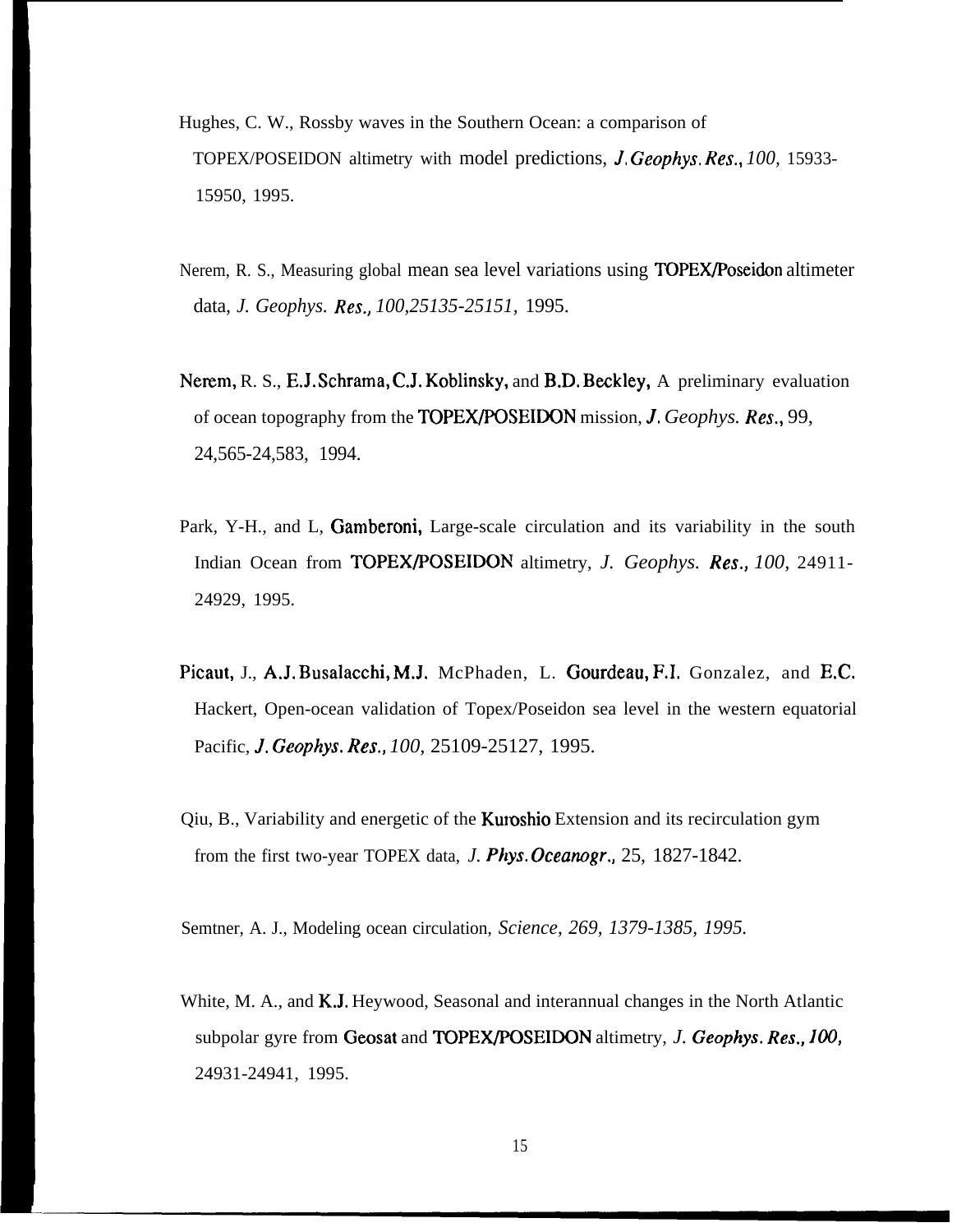Wunsch, C., and D. Stammer, The global frequency-wavenumber spectrum of oceanic variability estimated from TOPEX/POSEIDON altimeter measurement, *J. Geophys. Res., 100,* 24895-24910, 1995.